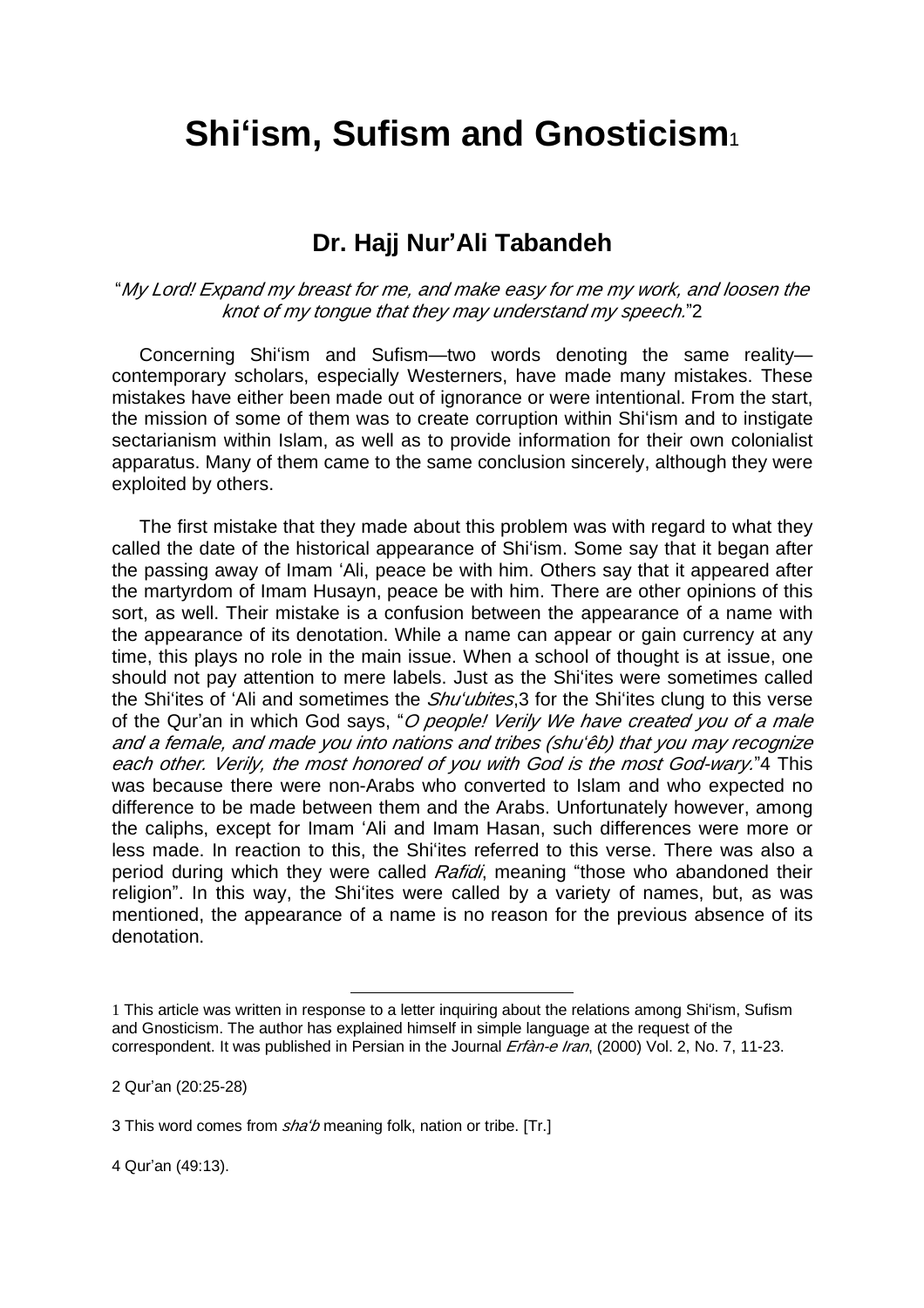We have to see the difference between the Shi'ite and Sunni views within Islam, and what are their principles so that we can discern when Shi'ism originated on the basis of the appearance of its principles.

After the passing away of the Prophet, 'Ali, 'Abbas the uncle of the Prophet, and perhaps some of the other Hashimites busied themselves with his burial. While they were busy with this, a group gathered in a place known as Saqifah Bani Sa'idah, and appointed Abu Bakr as caliph in a process narrated in history. Abu Bakr thus became the first caliph. After Abu Bakr, 'Umar became caliph, and after him 'Uthman. The fourth was 'Ali, peace be with him.

From the very beginning, after the passing away of the Prophet, those who disapproved of the event of Saqifah Bani Sa'idah said that just as the Prophet was not selected by us, but was chosen by God, likewise, his successor should not be selected by the people, and the people have no right to do that, but it should by according to God's will. They continued that since our Prophet is the last of the prophets, there is no further revelation, but because whatever the Prophet said amounts to revelation, as is explicitly affirmed by the verse "*Nor does he speak of his own inclination. It is naught but <sup>a</sup> revelation revealed unto him,*"5 whoever the Prophet appoints is appointed by God Himself. The Prophet appointed 'Ali to be his successor at various times during his mission. Therefore, the successor of the Prophet is 'Ali, not anyone appointed by the people.

Those Sunnites who accept the event of Saqifah say that since the people were gathered there and chose the caliph, their choice is valid, and he is the caliph (although, this position has also been subject to criticism, since all the people or the chiefs and decision makers were not present).

Historically speaking, there is no doubt but that after the Prophet, Abu Bakr, then 'Umar, then 'Uthman, then 'Ali, and then Imam Hasan became caliph. But the Shi'ites say that the real succession to the Prophet, that is, his spiritual caliphate, is the right, or rather, the duty of 'Ali. The major difference and disagreement arises from this point. The followers of Abu Bakr, 'Umar and 'Uthman were named Sunnites, while the followers of 'Ali and Imam Hasan were called Shi'ites. So, the main difference between the Shi'ites and the Sunnites is that latter allow the people to select the caliph while the former believe that the caliphate should be determined according to the order and decree of the Prophet.

It is obvious that 'Ali was appointed after the Prophet, and since there must always be a divine representative on the face of the earth, after 'Ali, whoever he appoints is the caliph, and so on and so forth. If we take this difference into consideration, we will see that the basis of Shi'ism came into sight immediately after the passing away of the Prophet, but one cannot say that it came into existence then. The difference was already present, but during the lifetime of the Prophet, it did not emerge because there was no case for it. After the passing away of the Prophet, the different inferences became apparent.

 $\overline{a}$ 

5 Qur'an (53:3-4).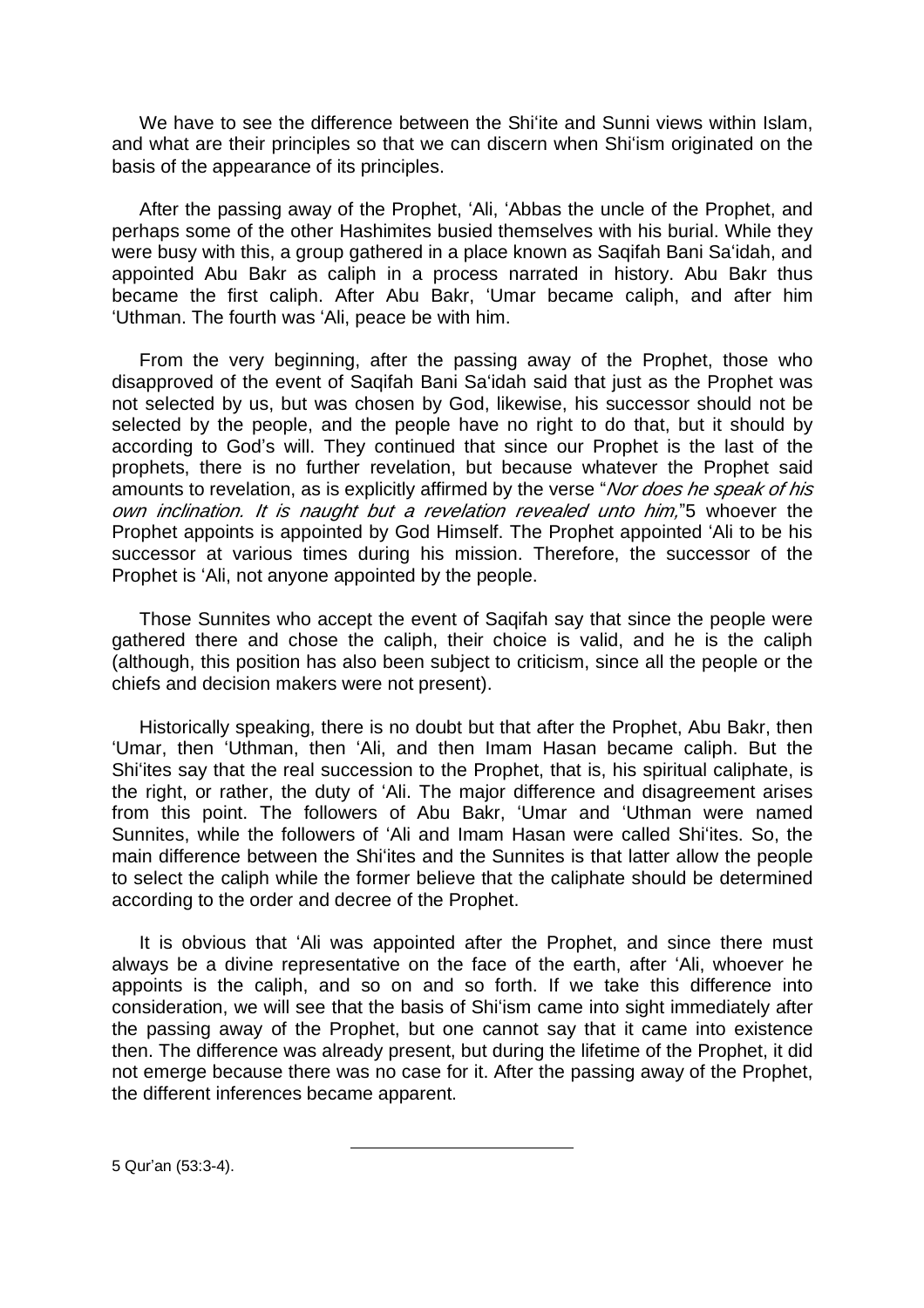Thus, Shi'ism appeared right from the time of the passing away of the Prophet. But later, Shi'ite and Sunnite Islam absorbed other materials and ideas as they moved forward through the course of history so that each of them was transformed into a system of rules and ideas. The basic principles of Shi'ism are those mentioned above. We could say that every poet, writer and Sufi is a Shi'ite who believes in the *walayah* of 'Ali, that is, that 'Ali is the immediate and true successor of the Prophet, and that this is his exclusive right. Taking this point into consideration, people like Sa'di, Hafiz and Rumi, and in general, all the great Sufis were Shi'ites.

If they differed according to their jurisprudential precepts, this difference is irrelevant to the basic issue, just as there are numerous issues of Islamic law about which Shi'ite and Sunni jurists disagree that are also among the Shi'ite jurists themselves. However, the basic point is that anyone who believes in the *walayah* of 'Ali may be considered Shi'ite. Therefore, as we have mentioned, Shi'ism appeared right after the passing away of the Prophet, although its teachings were already present. This was not apparent because there was no opponent to deny them.

When foreign non-Muslim scholars investigate an idea, they do not engage the school of thought itself and its principles; rather, they focus on its outward phenomena. Therefore, since 'Ali sometimes helped the caliphs to carry out the rules of Islamic law, such scholars do not consider this period to be that of the existence or emergence of Shi'ism. They take as their criterion for the emergence of Shi'ism the time when differences arose between 'Ali and the caliphs. Of course, this mistake has also insinuated itself among Muslim researchers, especially those who are ignorant of the basic spirituality of the first Muslims. Throughout the course of history there have always been numerous disagreements between these two ideas—the Shi'ite idea of appointment of the leader, and the Sunnite idea of election. The caliphs were constantly busy with destroying the Shi'ite idea through various means, and they even persecuted the proponents of this idea, the Shi'ites, so that they practiced dissimulation (*taqiyyah*) during the entire period of the Imams, and even later. This is the cause of the encouragement of dissimulation among the Shi'ites. In this regard there are famous stories, such as that about 'Ali ibn Yaqtin who was a minister of Harun al-Rashid and practiced dissimulation.

In this way, a number of the Shi'ites were forced to retirement in order not to be found out and so that they could organize their ideas and beliefs and guide others. They found another name in the history of Islam, that name was Sufi, and little by little the term *tasawwuf* (Sufism) became current. It makes no difference what the etymology of the word *Sufism* is. What is usually said and referred to, is that *tasawwuf* stems from the root *suf*, meaning wool, and that the meaning of *tasawwuf*  is wearing woolen garments. Sufis usually wore wool and it is reported that the prophets also dressed in wool. Since wool is especially coarse, and it is uncomfortable to the body, one cannot sleep much with it, and is kept awake to pray. It is from this that a story in the book *Tadhkirah al-Awliyya*6 was written, according to which someone (Sufiyan Thuri) came across Imam Ja'far Sadiq, peace be with him, on the road. He saw that the Imam was wearing expensive cloth woven of silk and

l

<sup>6</sup> Shaykh Faríd al-Dín 'Aììàr*Tadhkirah al-Awliyyà,* Muåammad Isti'làmí, ed. (Tehran: Zavvàr, 1363/1984), 15.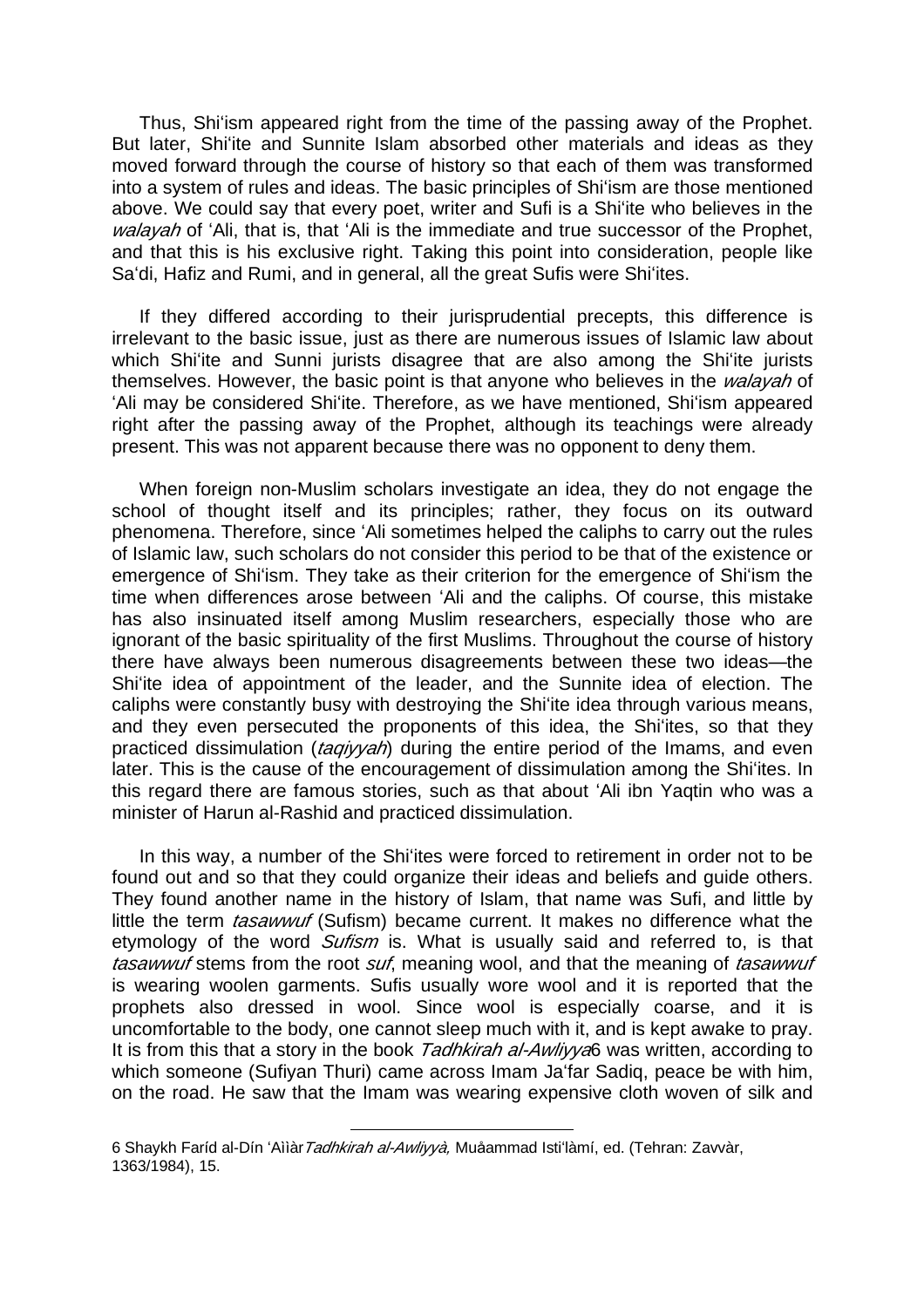wool (*khazz*),7 so, he came to him and after greeting him said, "O son of the Apostle of Allah! It is not appropriate for you, as the son of the Apostle of Allah, to wear such luxurious soft clothing." The Imam took his hand and placed it under his sleeve. He saw that the Imam was wearing a coarse woolen undergarment that irritated his arms. The Imam said, "This one is for God," as he indicated the woolen garment; "and that one is for the people," he said, pointing to the soft garment (*khazz*). The very occurrence of such a story and such an encounter, even if we do not believe it really happened, in the writing of Shaykh 'Attar, which says that the woolen garment is for God, indicates that the great Sufis, the head of whom at that time was Hazrat Ja'far Sadiq, considered the rough woolen garment to be a sign of worship and preparation for worship.

In any case, it is apparently more suitable to take the word Sufism (*tasawwuf*) as being from the root *suf* (wool). In fact, it is another name that has been applied to this group, [that is, the Shi'ites] which has gained currency. In the same way, we see that today, for example, in a country whose government is against Islam and that proclaims itself to be secular, they disband an Islamic party and destroy its name; but the same group under a different name forms another party, and for a while continues its activities. Shi'ism has proceeded in the same manner, that is, in the history of Islam, Shi'ism has shown itself under another name, the name of Sufism.

The basis of Sufism from the beginning, as regards doctrines, was that the successor of the Prophet is 'Ali, and that among the companions of the Prophet, 'Ali was the most excellent. However, in practice they had various styles of life, in the same way as the Shi'ites believe that every age has its own requirements. 'Ali, for example, had an outwardly humble life of poverty. In spite of the fact that he founded many palm groves through his own labor, he endowed all of them and did not make use of them himself. In contrast, Imam Ja'far Sadiq had an outward life of luxury and wealth. It is up to the Imam, the great person of his time, to decide according to the demands of the times how to live.

Thus, in the course of history we find that sometimes Sufism takes the form of asceticism and seclusion, and at other times, or in the case of certain persons, it appears as social activity and struggle. In the same way, we have observed different styles of life through the course of history, but none of these is the basis of Sufism. The foundation of Sufism nothing but executorship (*wasayat*)8 and *walayat*, not other extraneous matters. The other matters came about through the course of history because of the demands of the times. The same error that has arisen regarding Shi'ism and the word *tashayyu'* has also appeared regarding Sufism. Some say that for the first time it appeared in the second/eighth century. Accordingly, every writer seems to have his own theory, however, Sufism is the very essence and meaning of Shi'ism.

 $\overline{a}$ 

<sup>7</sup> There is a reason for the differences in the lives of the Imams, for example Hazrat Ja'far Sadiq and Imam Hasan with 'Ali, and this is another problem that we have to pass over for the moment.

<sup>8</sup> *Wasayat* means that the successor should be appointed according to the final testament of the predecessor, not by the election of the people.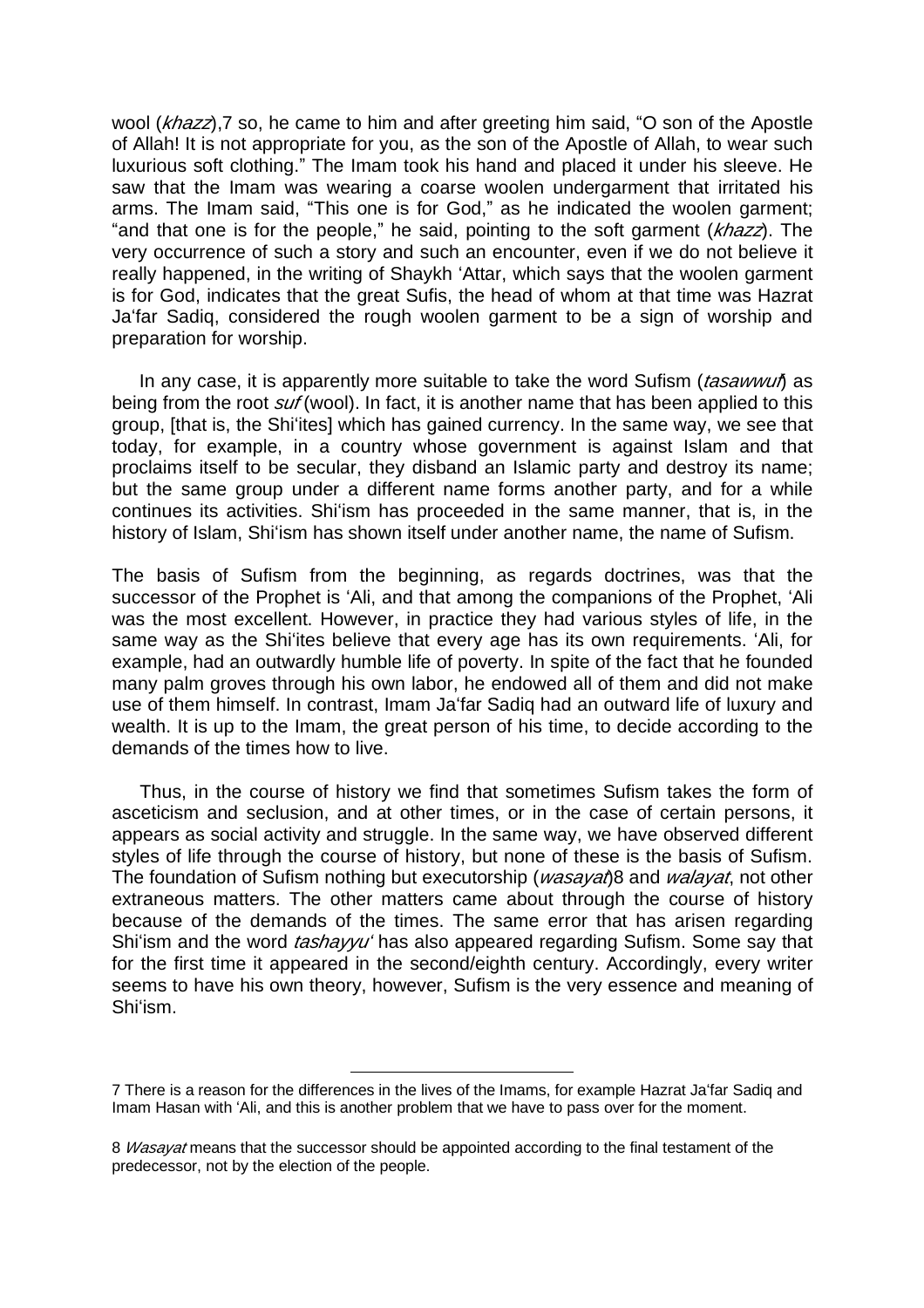In the history of Shi'ism, some people paid more attention to the rules of Islamic law, and presented their theories in this regard. They are the *fuqaha* (jurists of Islamic law). Another group of Shi'ites gave priority to doctrinal issues and to the way of perfection toward God. They are the Sufis. In fact, they are, as the expression goes, like the two arms of one body. However, many times, without noticing this, some hold that there is opposition between these two groups. Many orientalists do the same, because the more opposition there is among them, the more the orientalists benefit. The basis and spirit of Islam is in Shi'ism and the spirit of Shi'ism is in Sufism. Sufism is nothing other than Shi'ism, and real Shi'ism is nothing other than Sufism.

It is here that researchers have found another ground, but a ground that also creates schisms. Only God knows whether this was deliberate or unintentional. In any case, some have said that Sufism was created in order to destroy Shi'ism and to spoil Islam. They made some pseudo-Sufis their criterion, and they referred to some pretenders to Sufism who either paid no attention to spiritual matters, or whose links to their source was broken. Since in Sufism, according to the principles of Shi'ism, only those who have been explicitly appointed by the previous guide and *pir*, deserve leadership and guidance of the people, and all are agreed that this permission for guidance will continue until the day of the resurrection. However, the twelver Shi'ites believe that during the occultation of the Imam, one who is appointed by the Imam only has the right to make *bay'at*9 with the believers. He also has the right to appoint his successor, so that this chain continued. Therefore, one whose permission reaches from hand to hand to the Imam has legal and legitimate leadership and guidance, and otherwise his chain is broken. How many there have been whose chain was broken but based on their own personal opinions they propounded matters as Sufism that are no part of Sufism. There are a small number of researchers who have noticed this. For example, in a book that has been translated into Farsi, *Mystics and Commissars*,10 the authors, Alexander Bennigsen and S. Enders Wimbush, review Sufism in the former Soviet Union and say that Sufism is neither a sect nor a movement of renegades, but is an inseparable part of true Islam. Western analysts, in particular, are apt to close their eyes to this reality, and they repeatedly refer to Sufism as a phenomenon foreign to Islam, and even as a deviation from it. Since in the former Soviet Union forces opposing religion were in power in the government, the researcher who investigates the conditions in the Soviet Union will come to this conclusion [that Sufism is not separate from Islam].

Another argument often mentioned by some orientalists is that Shi'ism, and according to others, Sufism, was a way in which Iranians combated the governance of the Arabs after the Arabs conquered their country and defeated their royal dynasty and government. They argue that it was in this way that the Iranians showed their reaction, and that the history of much of the Sufi resistance makes it clear that it was this that led to the liberation of Iran from the chains of the foreigners. However, it should be noticed that it was not the Arabs but Islam that conquered Iran. For example, when the armies of Islam came to Iran, they succeeded in their conquest

l

<sup>9</sup> For *bay'at*, see the article by the same author.

<sup>10</sup> Translated into Farsi by Afsaneh Munfarid (Tehran: 1998), p. 214.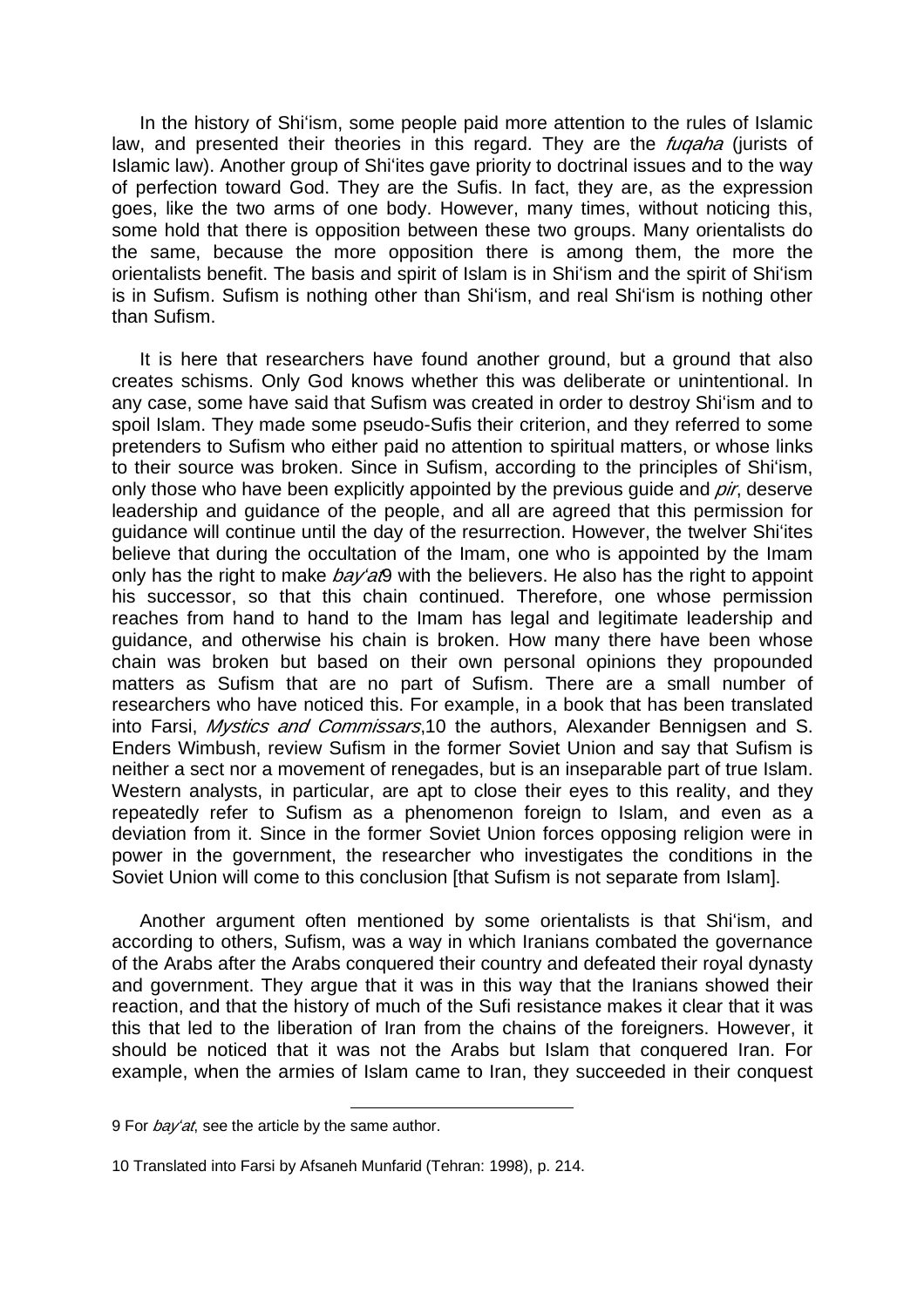until the city of Rayy, and the people became Muslims. Afterward, everyone accepted Islam willingly.

A comparison of two matters paves the way to an understanding of the cause of this. On the one hand, it is narrated that Anushiravan invited the rich merchants of the bazaar and asked them to lend him money to carry out the war. After he finished his speech, a shoemaker said, "I am ready to give you the entire amount you need, not as a loan, but as a gift. There is only one condition, that you allow my son to become literate and to study." Anushiravan became angry: "I should allow the son of a shoemaker to study!?" He did not accept. On the other hand, Islam commands "Searching for knowledge is obligatory for all Muslims." Likewise, after the Battle of Badr, when the captives were brought and their families came to pay ransom for them, the Prophet said, "Any of these captives who teach reading and writing to seven Muslims will be freed."

Compare these two matters—aside from the spiritual aspect, if you just look at the outward aspect—when two armies, one with the former sort of thinking and one with the latter, confront one another, which will be victorious?

In any case, it is Islam that conquered Iran. Iranians were always fond of Islam and the Muslims. All their revolutions made against the governments of the foreigners, if they were carried out while preserving Islam, they reached their aims, like the rising of Abu Muslim Khorasani, or the rising of the Sarbedaran [against the Mongols], or the Safavids, the latter two of which were Sufis, and others. Those who made a revolution only for the independence of Iran but who were really against Islam, were not victorious. People like Hashim ibn Hakim (known as al-Muqna'), Maziyar, Babak and Afshin are of this kind. For this reason, their dynasties did not last and many of them disappeared after a short time. There is not even a trace of their thinking left. However, the orientalists ignore all these facts, and consider Sufism and Shi'ism as Iranian uprisings against Arabs and they interpret them as weapons of this struggle, although Sufism is the same as Shi'ism and Shi'ism is the same as Islam. Historical evidence for this is found in the fact that the uprising of the Safavids caused Shi'ism to dominate Iran.

Another matter that causes confusion and mistakes about the issue is that it is said that Sufism is something other than *'irfan*. True, with regard to the words, they are two things: *Our expressions differ, but Your beauty is one*.11 This doubt was created long ago; even many of the opponents of Sufism who wrote refutations of it have expressed their approval of *'irfan*. They admit that some scholars consider *'irfan* and Sufism to be the same, but they deny it.

Now, let's briefly see what *'irfan* is. Literally, *'irfan* is knowing. Knowing has different stages. For example, Abraham, peace be with him, who *knew*, that is, by his own innate nature (*fitrat*) he understood that this world has a God, and that God governs all things, had some knowledge. When he saw a star, he said, "This is my god." It was the bright star said to have been Sirius. But when the star set, he said, "I

 $\overline{a}$ 

<sup>11</sup> This is an Arabic saying, commonly used in Iranian as well as Arab culture.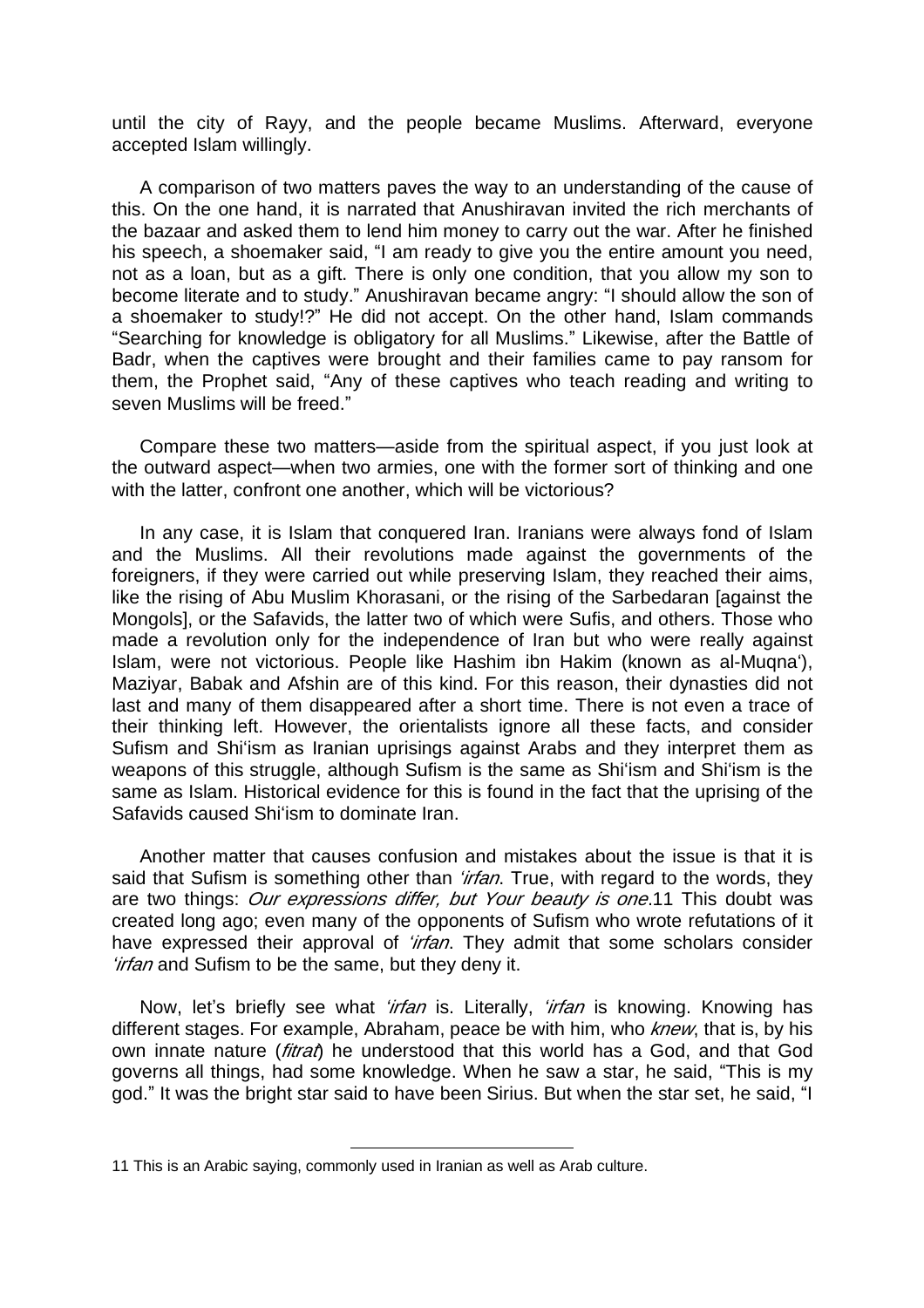do not like the setting ones."12 When the moon appeared—which, as a rule, was a full moon—he said, "This is my god." But after it set, he again thought and said, "This also set. So, it, too, is not the God of the world." This means that he had reached a stage in which he knew that there is a God, and that this God has power and greatness, but that in his primitive imagination he held that this God was corporeal. Then the sun rose. He said, "Certainly this is God." It also set, and he then said, "I do turn my face toward the One Who has created the heavens and the earth."13 At that time he recognized and understood that the God for Whom he was searching is not a body and is not corporeal, and that it is He Who created the heavens, the star, the moon and the sun.

These are gnostic (*'irfani*) stages. The most primitive stage of gnosis (*'irfan*) was that first one, in which Abraham did not know whether the God Who created him was corporeal or not; what sort of God is He? Gradually, he came to the point where God in the Qur'an says: "*In this way We showed Abraham the kingdom (malakut) of the heavens and the earth.*"14 Thus, everyone who knows God and realizes that there is a God has a degree of gnosis, because gnosis is not an absolute matter. It is something that, as the philosophers say, is graduated (*tashkiki*), such as light and faith, which have degrees. It starts from the least degree, and if God grants success, it reaches higher degrees. For example, imagine someone in a desert in which there is no habitation. From a distance he sees a black spot in the clear air (this clear air should be understood as his pure intention). He only knows that it is a black spot, and to that extent he knows only that there is something there. When he goes towards it a bit, he sees that this black spot becomes a straight line. Then he recognizes, that is, he acquires gnosis, that the thing over there is a long body. If he continues further and goes forward a bit more, he sees that the body has different branches. He finds out that it is a tree with branches. As he advances further, he sees that on the branches there are spots like leaves. He notices that the tree has leaves, that is, it is alive. He sees that it shakes and rustles. He understands that it is affected by wind. By going further he realizes that there are things hanging from the tree. He realizes that the tree bears fruit. When he advances further, he sees that the fruit is apple, or such and such a fruit. Thus, he finds gnosis (*'irfan*). When he gets near to it and tastes the apple or whatever fruit there is, he finds out that it is sweet.

The same degrees of gnosis will appear for one who takes the course of knowing God. Gnosis and knowing God occurs in the same way. Therefore, when someone is called a gnostic (*'arif*) it does not mean that he has something of which others are absolutely deprived, that he has it all. Being a gnostic also has degrees. There is the gnostic and the one who is more of a gnostic. The way to reach perfect gnosis, that is, the perfection of gnosis, is called Sufism. This means that Sufism is the practical way of reaching gnosis (*'irfan*).

l

14 Qur'an (6:75).

<sup>12</sup> See Qur'an (6:76).

<sup>13</sup> See Qur'an (6:79).